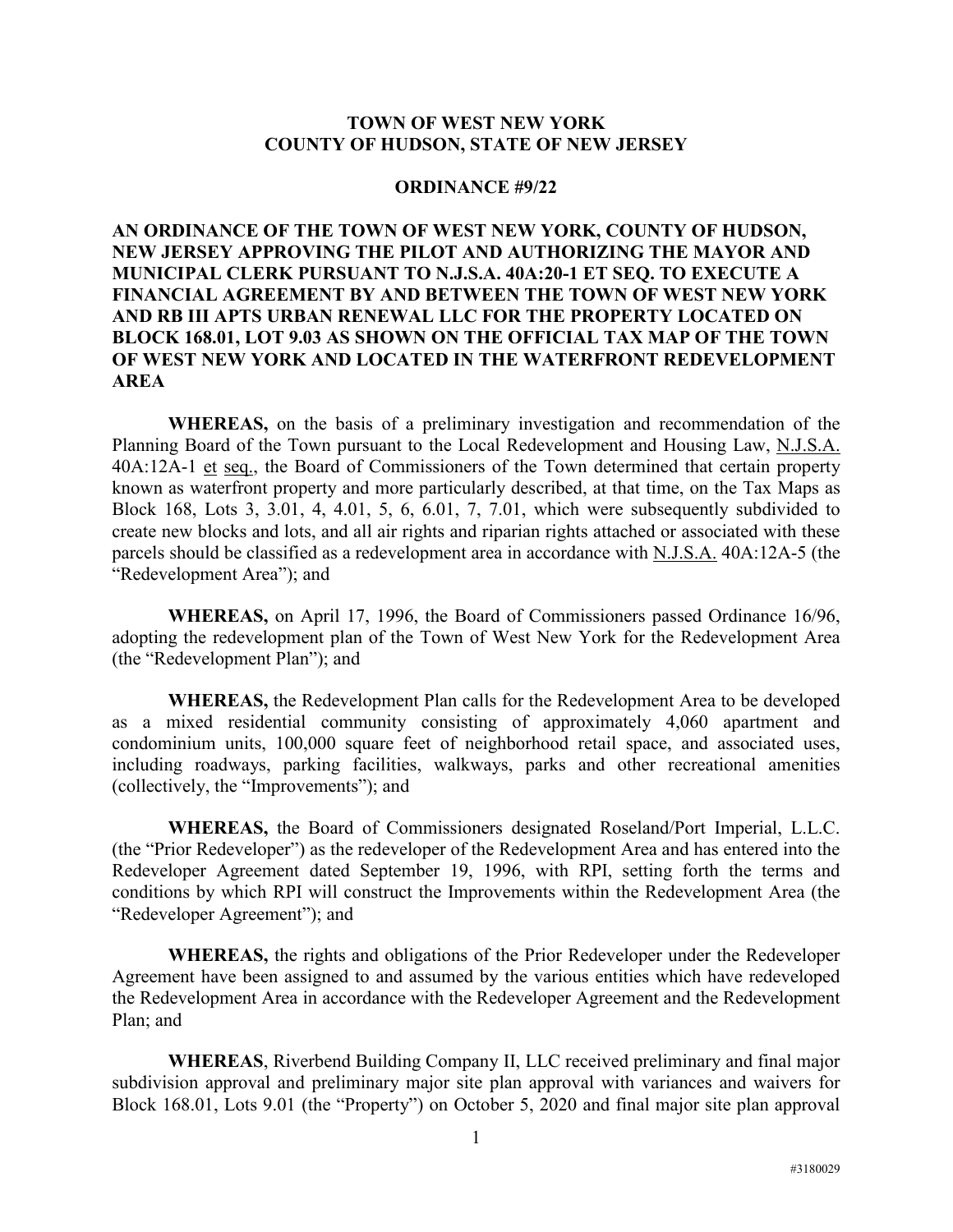on November 9, 2020 from the Town Planning Board for Riverbend III, a new 426-unit residential building, anticipated to be a market rate rental (the "Project"); and

**WHEREAS**, Block 168.01 Lot 9.03 shall be transferred by the Prior Redeveloper to RB III Apts Urban Renewal LLC (the "Entity") for redevelopment of the Property for the Project; and

**WHEREAS,** the Entity was created for the purposes of acquiring, owning, holding, developing, maintaining, financing, mortgaging, improving, operating, leasing, managing, using, refinancing, selling, subdividing, or otherwise dealing with the Property and the Project; and

**WHEREAS,** pursuant to and in accordance with the provisions of the Long-Term Tax Exemption Law, constituting Chapter 431 of the Pamphlet Laws of 1991 of the State, and the acts amendatory thereof and supplement thereto (the "Long Term Tax Exemption Law", as codified in N.J.S.A. 40A:20-1 et seq.), the Town is authorized to provide for payment in lieu of taxes within a redevelopment area; and

**WHEREAS,** the Entity has represented to the Town that the Project would not be feasible in its intended scope but for the provision of financial assistance by the Town; and

**WHEREAS**, in order to improve the feasibility of the Project, the Entity has requested a long-term tax exemption and financial agreement with respect to the Property pursuant to the Long-Term Tax Exemption Law; and

**WHEREAS**, after review of the request together with Town Attorney, redevelopment counsel and the Town's financial advisor, the Mayor recommends that the long-term tax exemption and financial agreement be approved; and

**WHEREAS**, the Redeveloper has agreed to implement the Project in accordance with the Redevelopment Plan and in connection therewith, the Redeveloper agreed to devote substantial funds to the completion of the Project; and

**WHEREAS**, in addition to the profit limitations, the nature of the Project entails an inherent profit limitation to the Entity through the extra costs, issues, and responsibilities associated with the Project that are not present outside of the redevelopment context and there is a need recognized by the Legislature to provide incentives to render implementation of redevelopment feasible; and

**WHEREAS**, in order to enhance the economic viability of and opportunity for a successful Project, the Town will enter into a financial agreement with the Entity governing payments made to the Town in lieu of real estate taxes on the Project pursuant to the Long-Term Tax Exemption Law; and

**WHEREAS**, the provisions of the Long-Term Tax Exemption Law authorize the Town to accept, in lieu of real property taxes, an annual service charge (as defined in the financial agreement and referred to herein as the "PILOT") to be paid by the Entity to the Town; and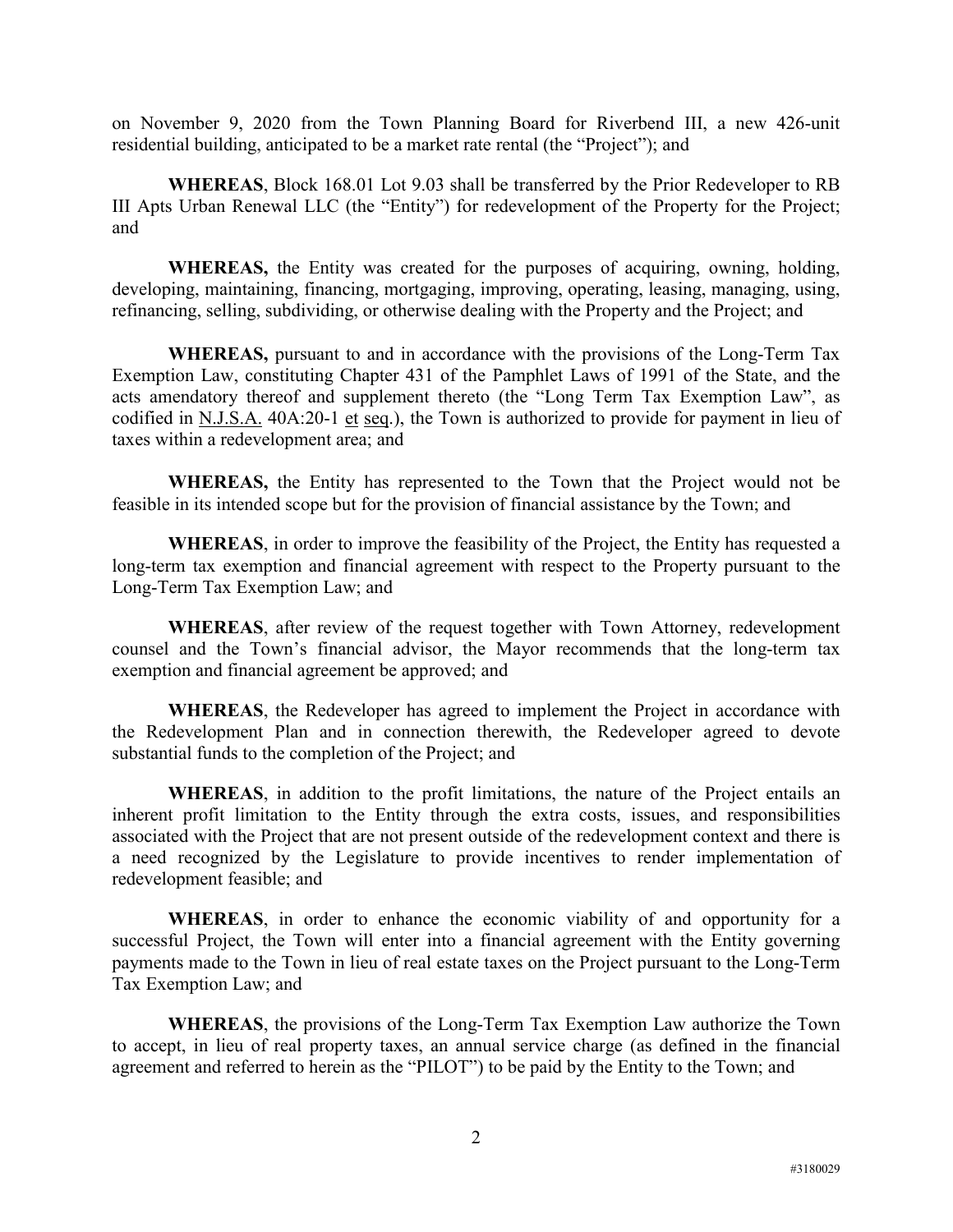**WHEREAS**, the PILOT shall be for 30-year term with an annual service charge based on 11.5% of annual gross revenues for years 1-5, increasing to 12% for years 6-10, 12.5% for years 11-15, 13% for years 16-20 and 14% for years 21-30; and

**WHEREAS**, the Town and the Entity have reached agreement with respect to, among other things, the terms and conditions relating to the PILOT and desire to execute a Financial Agreement.

**NOW, THEREFORE, BE IT ORDAINED AND ENACTED** by the Board of Commissioners of the Town of West New York, County of Hudson, New Jersey, as follows:

Section 1. The Town acknowledges that RB III Apts Urban Renewal LLC, by effectuating the redevelopment of the Project, will significantly limit its profits due to the extraordinary costs to be borne by the Entity, which will provide significant and long-term benefits to the Town.

**Section 2.** The Town makes the following findings:

A. Relative benefits of the Project when compared to the costs:

1. The Property currently generates \$1,400,000 in real estate tax revenue. The projected Annual Service Charge over the 30-year term will generate an average annual revenue to the Town of approximately \$2,600,000.

2. It is estimated that the Project will create jobs during construction and permanent jobs.

3. The Project will further the redevelopment objectives of the Redevelopment Plan for Redevelopment Area.

4. The Town has determined that the benefits of the Project significantly outweigh the costs to the Town.

B. Assessment of the importance of the tax exemption defined in obtaining development of the Project and influencing the locational decisions of probable occupants:

1. The relative stability and predictability of the Annual Service Charge will make the Project more attractive to investors and lenders needed to finance the Project; and

2. The relative stability and predictability of the Annual Service Charge will allow stabilization of the Project operating budget, allowing a high level of urban design and aesthetics as well as the use of high quality materials which will maintain the appearance of the building over the life